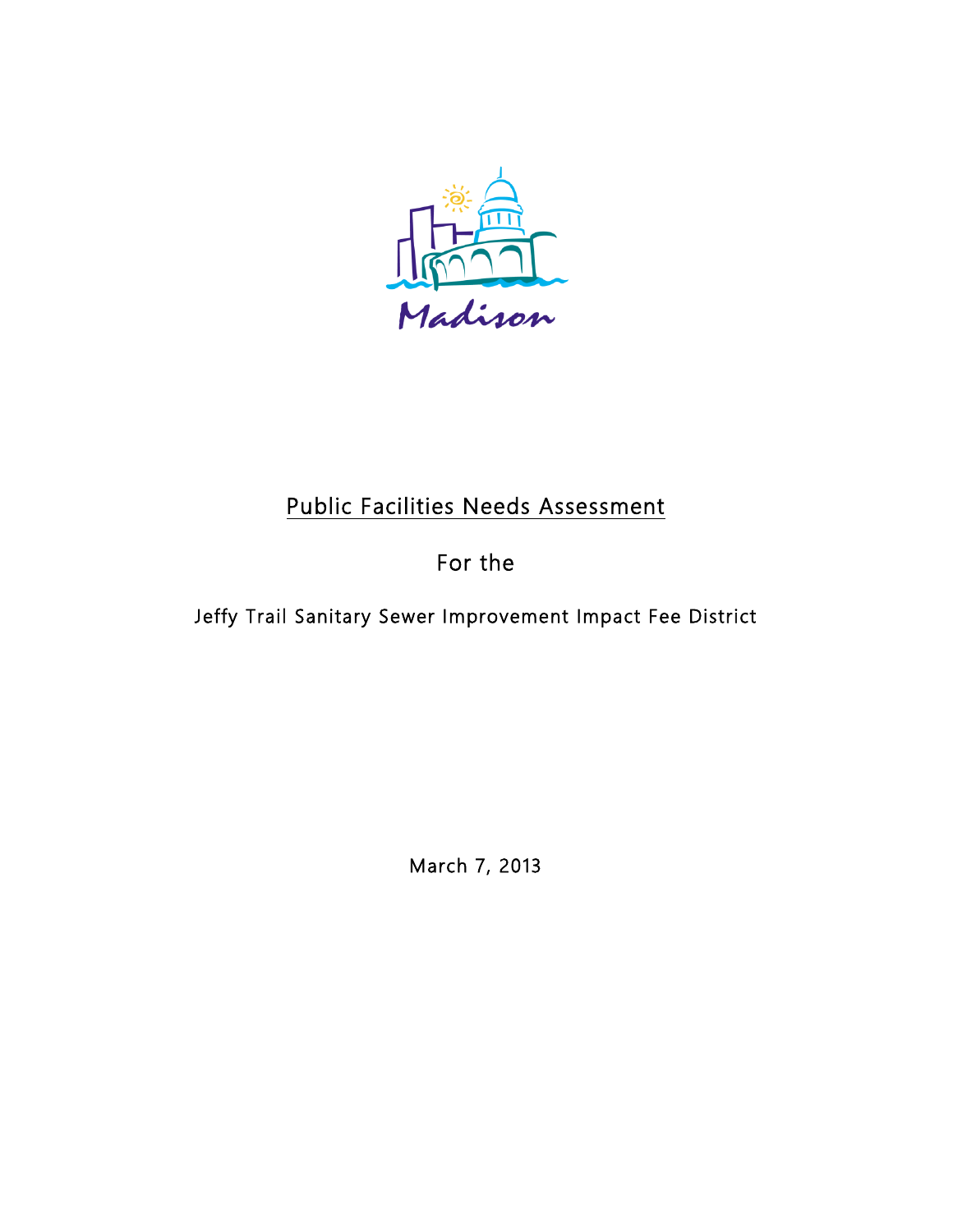#### **Introduction**

The City of Madison has prepared this public facilities needs assessment for extensions and improvements to the public sanitary sewer system required to facilitate well-planned development within the Upper Badger Mill Creek watershed. These improvements are consistent with the High Point-Raymond Neighborhood Development Plan, adopted in 1997. The Plan includes recommendations for lands to be reserved for parks, open space, and drainage based on existing topography and natural features.

The area affected by the proposed Impact Fee District is located in the southwest region of the City of Madison and presently includes parts of the City of Madison and Town of Verona (refer to the maps in Exhibits B and C). We are proposing to extend and construct a new sanitary sewer main in order to serve new and existing development in the proposed Jeffy Trail Sewer Improvement Impact Fee District, which is being created to help finance these improvements.

The majority of the lands to be served by the proposed sanitary sewer are in the Hawks Creek plat, which is currently under development. This project will provide sanitary sewer service to nine platted lots. One of the single family lots is already improved with a septic system (2501 Jeffy Trail) and one larger multi-family lot is currently being served by a temporary private lift station (2502 Jeffy Trail).

Whenever possible, sewer facilities are designed to function by gravity. The temporary, privately-owned lift station within the Hawks Creek Development will be relieved by the proposed sewer improvements when the lift station has either reached the end of its service life, if it falls into disrepair, or if the owner requests connection to the new City relief sewer.

To serve the lands within the Impact Fee District, the sanitary sewer main needs to connect to the Madison Metropolitan Sewerage District (MMSD) manhole located on the south side of Raymond Road, 360 feet west of Oak View Drive. From that point, the proposed sewer will cross Raymond Road and extend 500 feet north, along the west side of the proposed bike path, at which point it will split into two branches with one branch extending west, 470 feet along the bike path to the existing privately owned lift station (serving 2502 Jeffy Trail). The second branch will extend north, 694 feet to Jeffy Trail and Trevor Way where there is a 16 lot subdivision proposed (a cul-de-sac road extension of Trevor Way) as well as unsewered platted lot 2409 Trevor Way. There are also two platted lots on the north side of future Jeffy Trail that a branch of the sewer will be extended to from the second branch. None of the aforementioned 20 lots could be provided gravity sanitary sewer without this project. As mentioned earlier, the larger multi-family lot on the west limits of the project (2502 Jeffy Trail) is already being provided sanitary sewer service with the temporary privately owned lift station, but will be served by this project in the future.

#### **Location Description of the Impact Fee District**

Any and all undeveloped parcels (platted and/or metes and bounds), or portions thereof, that reside within, or are altered or pumped to discharge within the Jeffy Trail sanitary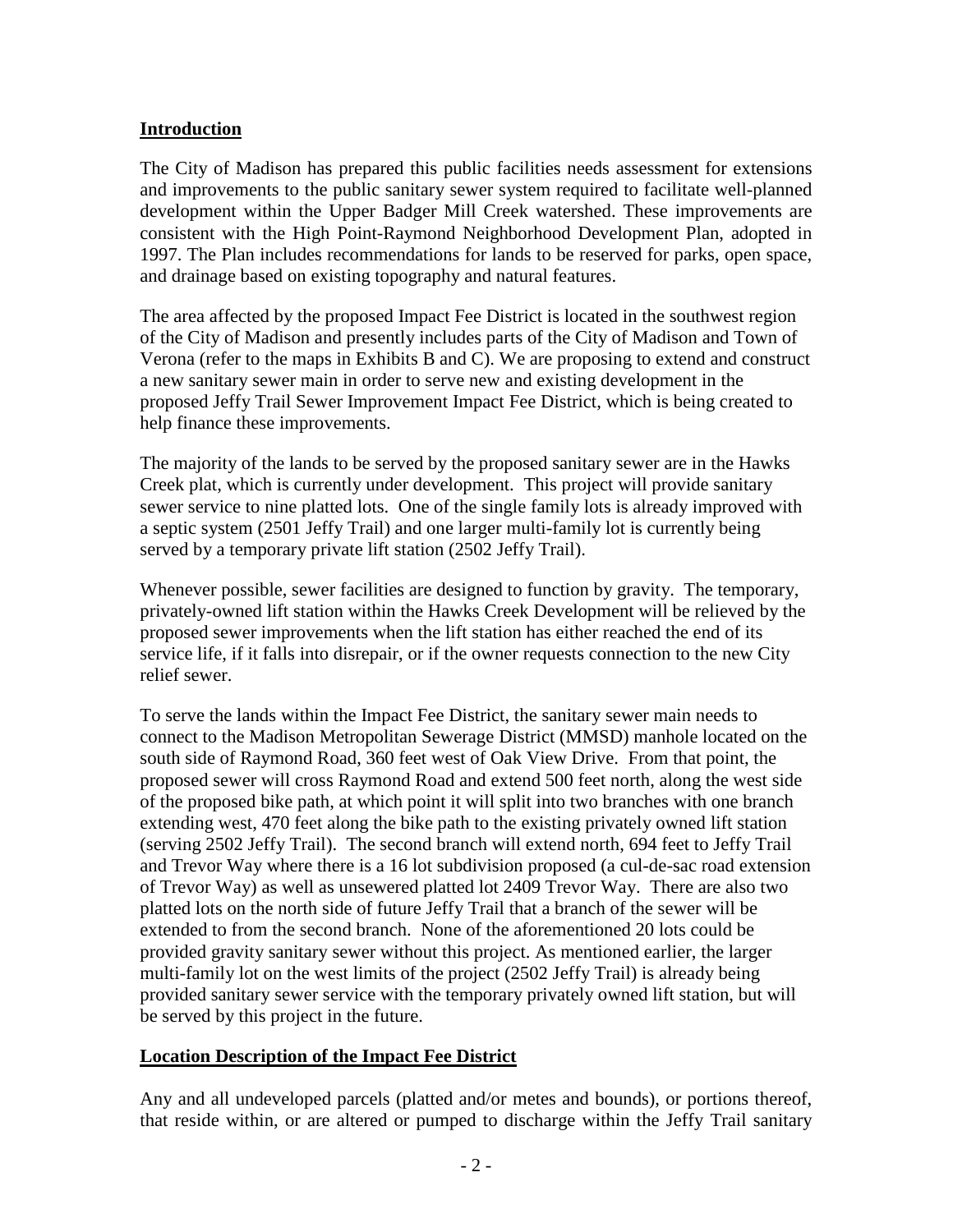sewer improvement service area. These lands are located within the City of Madison and the Town of Verona as follows:

Parts of the Southeast 1/4 of the Northeast 1/4 of Section 3, and part of the Southwest 1/4 of the Northwest ¼ of Section 2, all within Town 6 North, Range 8 East, in the Town of Verona and the City of Madison. The said District shall also be shown on the Development Impact Fee District Map. (See Exhibit B, attached).

## **Existing Public Facilities**

#### *Sanitary Sewer*

Within the 18.17-acre Jeffy Trail Sanitary Sewer Improvement Impact Fee District, 7.7 acres are undeveloped and shall be assessed impact fees. Another 6.02 acres are already developed or will be developed to connect to the private lift station, and may be levied sanitary assessments or connection charges. Dedicated open space areas make up approximately 4.45 acres, and the remaining 2.43 acres is within current or future street rights of way. For the purposes of this Impact Fee District, all park lands shall be treated as Environmental Corridors.

This project includes connection to Madison Metropolitan Sewerage District's 30-inch sewer interceptor (Nine Springs Valley/ Midtown Ext.) at Raymond Road, which has adequate capacity to accept the additional projected service area.

## **New Public Facilities Required for Land Development**

#### *Sanitary Sewer*

The improvements to the public sanitary sewer system consist of extending approximately 1,964 linear ft of 8-inch PVC sanitary sewer interceptor main and structures as shown on Exhibit B. The estimated costs associated with easement acquisition, planning, designing, permitting, and constructing sanitary gravity mains is included in Exhibit A.

## **Project Funding Through Impact Fees**

To finance these types of improvement projects, the City of Madison, pursuant to Wis. Stats. § 66.0617(2) has passed an Impact Fee Ordinance (Chapter 20 of Madison Code of Ordinances) that can require fees to be paid by developers to compensate for the capital costs necessary to accommodate land development. In the Jeffy Trail drainage area, these costs would be associated with the installation of the sanitary gravity mains, including costs for easement or fee acquisition, surveying, planning, design, permitting, and inspection.

In areas already developed, or areas that will be developed and connected to the private lift station, special assessments shall be used to finance a proportionate share of the costs of this project. There is no fee rate difference between these areas.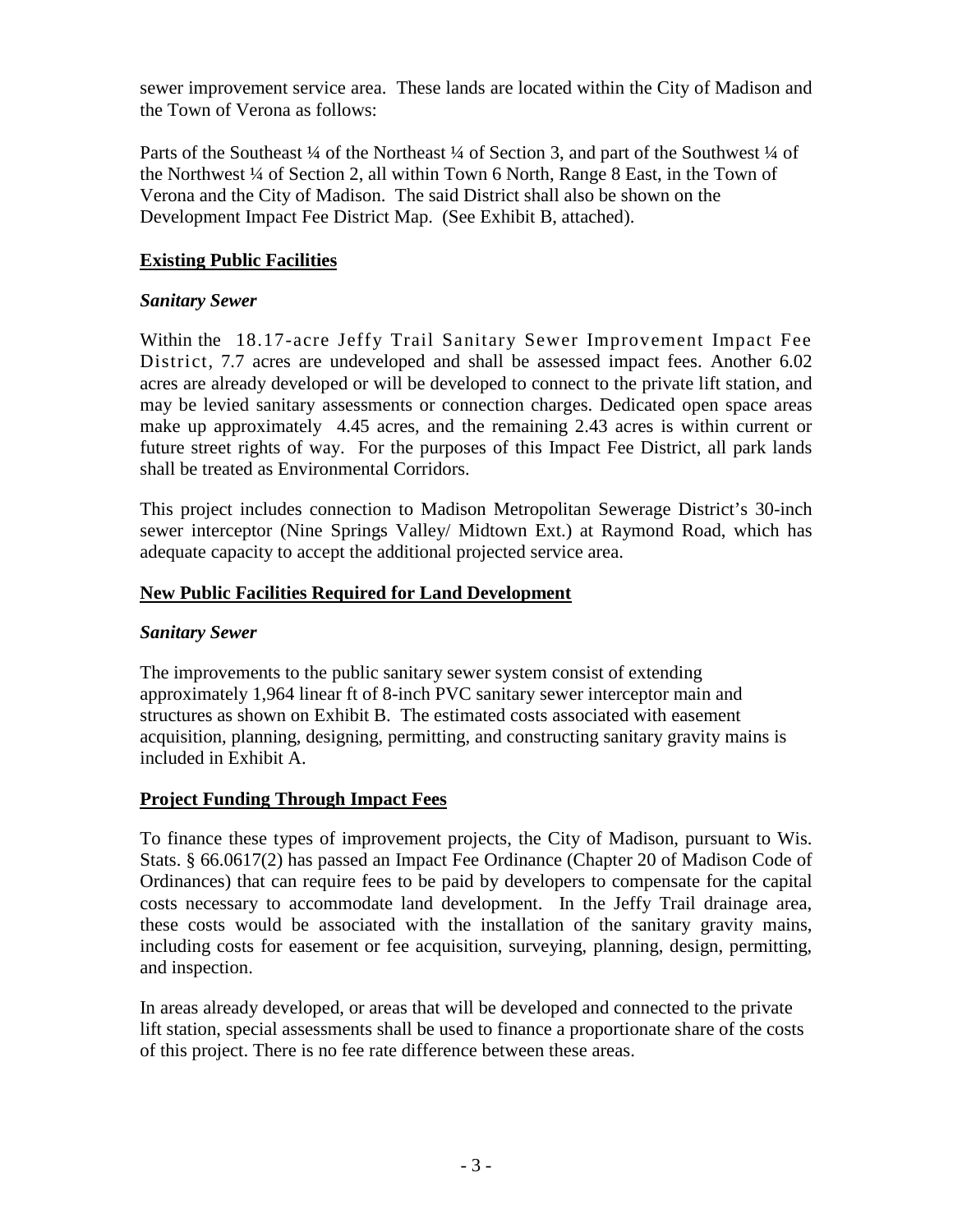#### **Sanitary Assessment and Connection Fees**

The 6.02 acres already developed or that will be developed to connect to the private lift station will not be levied impact fees; rather they will be specially assessed (City of Madison parcels) to help finance the sanitary sewer improvements that will benefit their property. The lot located at 2501 Jeffy Trail has on-site sewerage treatment (septic system) located within the platted Jeffy Trail road Right of Way that will be connected and assessed for a new sanitary sewer lateral with the project. The assessment rate and connection fee was calculated to be \$13,239.99 per net acre. The 2502 Jeffy Trail property is currently being served by a privately-owned lift station. This property will be required to connect to the City sewer when the temporary lift station has reached the end of service life, experiencing repair costs exceeding reasonable maintenance/repair costs, or when connection is requested by the homeowners association. The special assessments will be deferred for ten years and payable in installments thereafter. This private lift station at 2502 Jeffy Trail was not intended to be a permanent lift station.

#### **Adjustments to Impact Fee**

The Jeffy Trail Sanitary Sewer Improvement Impact Fee shall be adjusted annually for inflation, based on the Construction Cost Index as published in the *Engineering News Record*. The base month/year for calculating such adjustment shall be the month/year of final Common Council adoption of this Impact Fee Ordinance.

#### **Effect of sanitary impact fees on housing costs**

The total estimated cost for the sanitary sewer extension is \$240,570.68, which includes an additional 10% for engineering and 10% contingency. The final cost for the sanitary sewer interceptor shall include sanitary pipe, backfill, structures, trench patches, and all related incidental costs.

The Jeffy Trail Sanitary Sewer Improvement Impact Fee District is 18.17 net acres. There are 2.43 acres of existing and proposed right-of-way, and 6.02 acres of developed parcels or parcels that will connect to the private lift station. It is estimated that 7.7 acres shall be developed with the other 4.45 acres as dedicated to open space.

For new development, sanitary impact fees are estimated to be \$13,239.99 per net acre, or \$303.95 per 1,000 square feet, in accordance with Exhibit A. The effect on housing was calculated for several residential densities. A single-family, R2Z-zoned 3,500 sq ft lot would incur an additional \$1,063.83 in impact fees. A 10,000 sq ft lot would have an additional \$3,039.50. A medium-density, multi-family development in an R-4 general residential district, with a minimum lot size per unit of 2,000 square feet, would see an increase of \$607.90 per unit.

The City of Madison has over 108,000 existing dwelling units, many of which are affordable to a wide range of households. The City has prepared a Comprehensive Plan which includes objectives and policies to increase housing affordability within the City. This Plan builds on plans targeted specifically at providing affordable housing including the Comprehensive Housing Affordability Strategy, the Five Year Housing and Community Development (Consolidated) Plan and the Madison Community Development Authority's Public Housing Plans. The City has also worked to preserve the quality of its existing housing stock and to provide new housing and higher relative